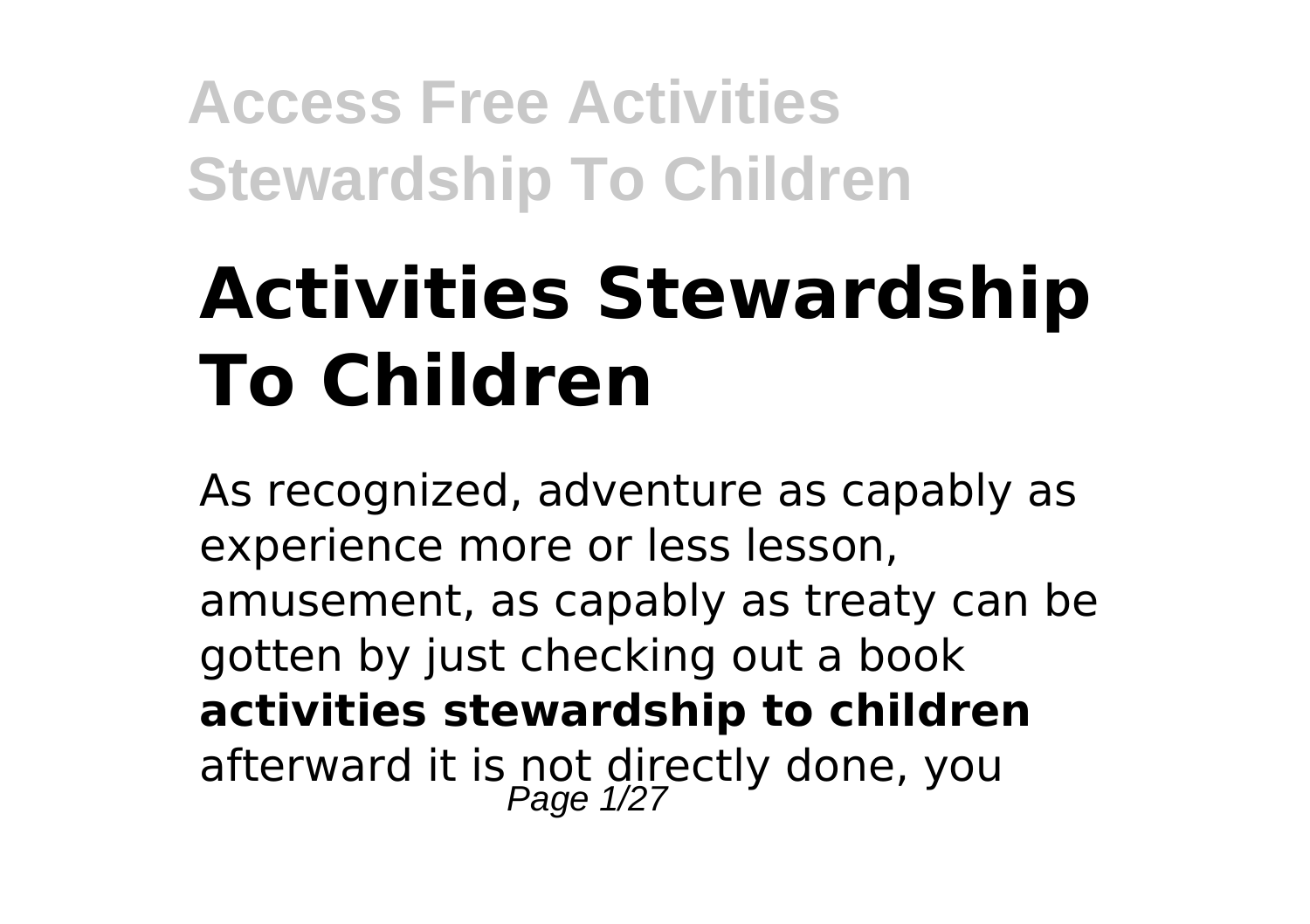could consent even more something like this life, around the world.

We allow you this proper as with ease as easy exaggeration to acquire those all. We meet the expense of activities stewardship to children and numerous ebook collections from fictions to scientific research in any way. in the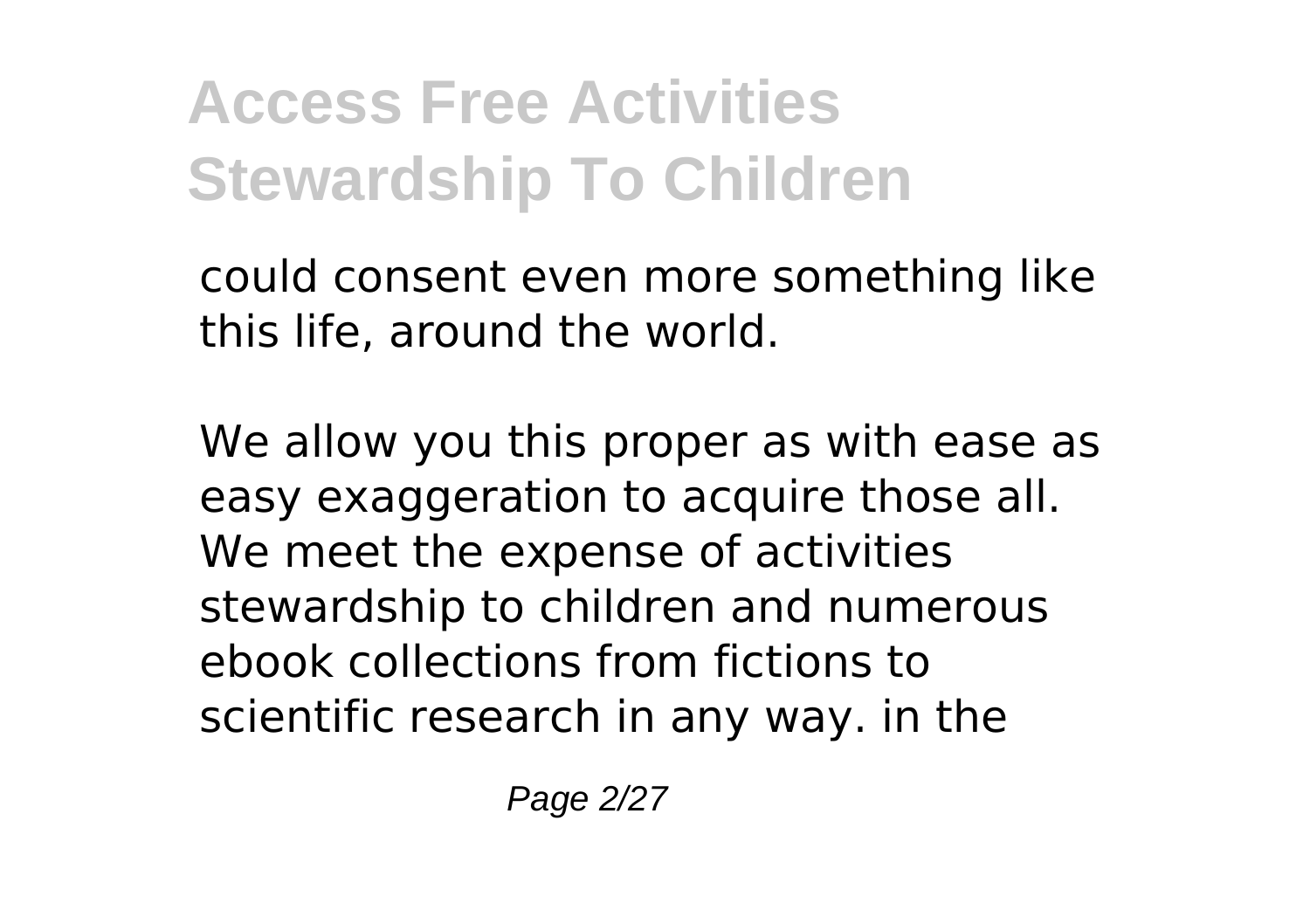midst of them is this activities stewardship to children that can be your partner.

You can literally eat, drink and sleep with eBooks if you visit the Project Gutenberg website. This site features a massive library hosting over 50,000 free eBooks in ePu, HTML, Kindle and other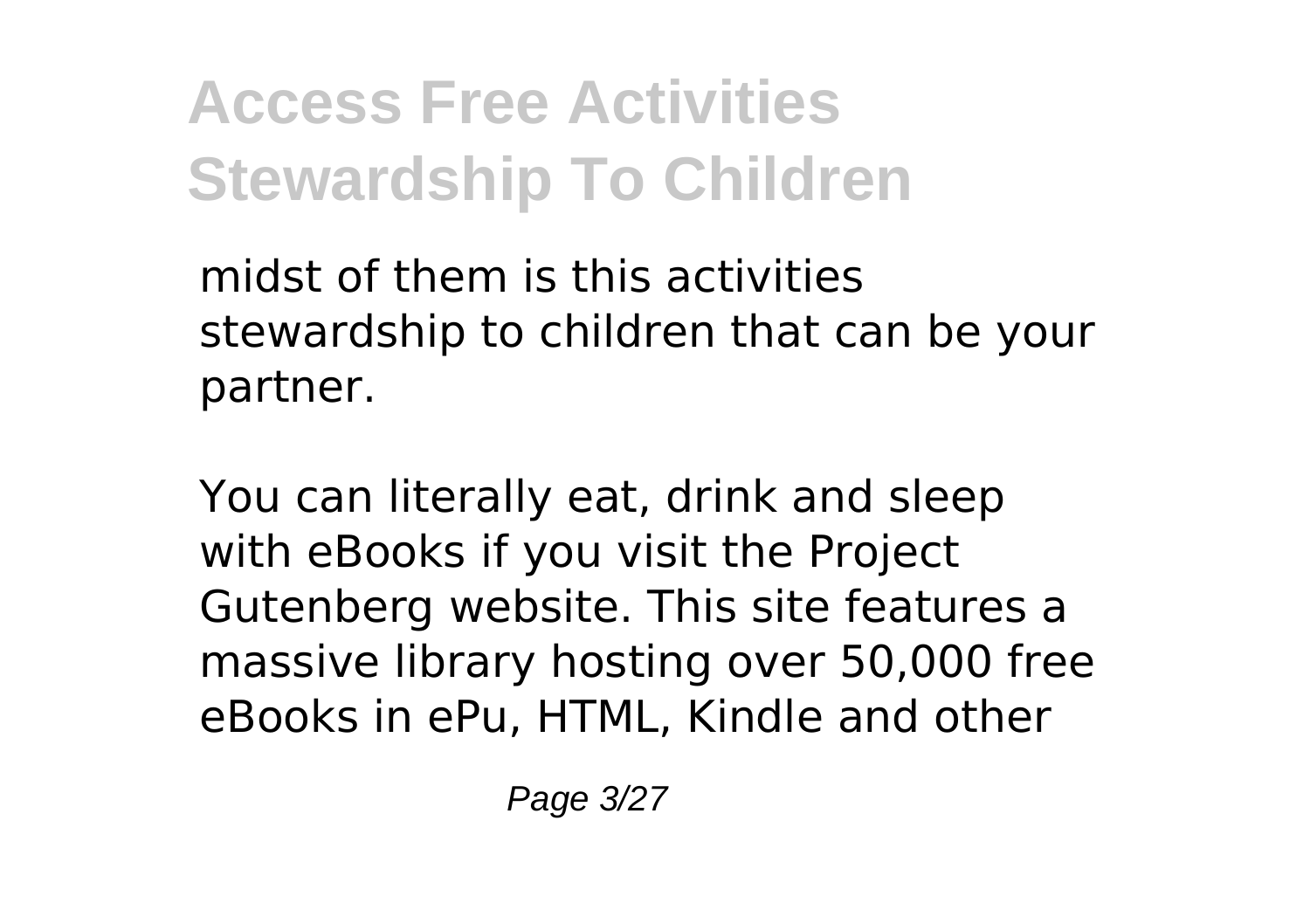simple text formats. What's interesting is that this site is built to facilitate creation and sharing of e-books online for free, so there is no registration required and no fees.

#### **Activities Stewardship To Children** Children's Stewardship Games Save, Spend, Give Game. Children possess an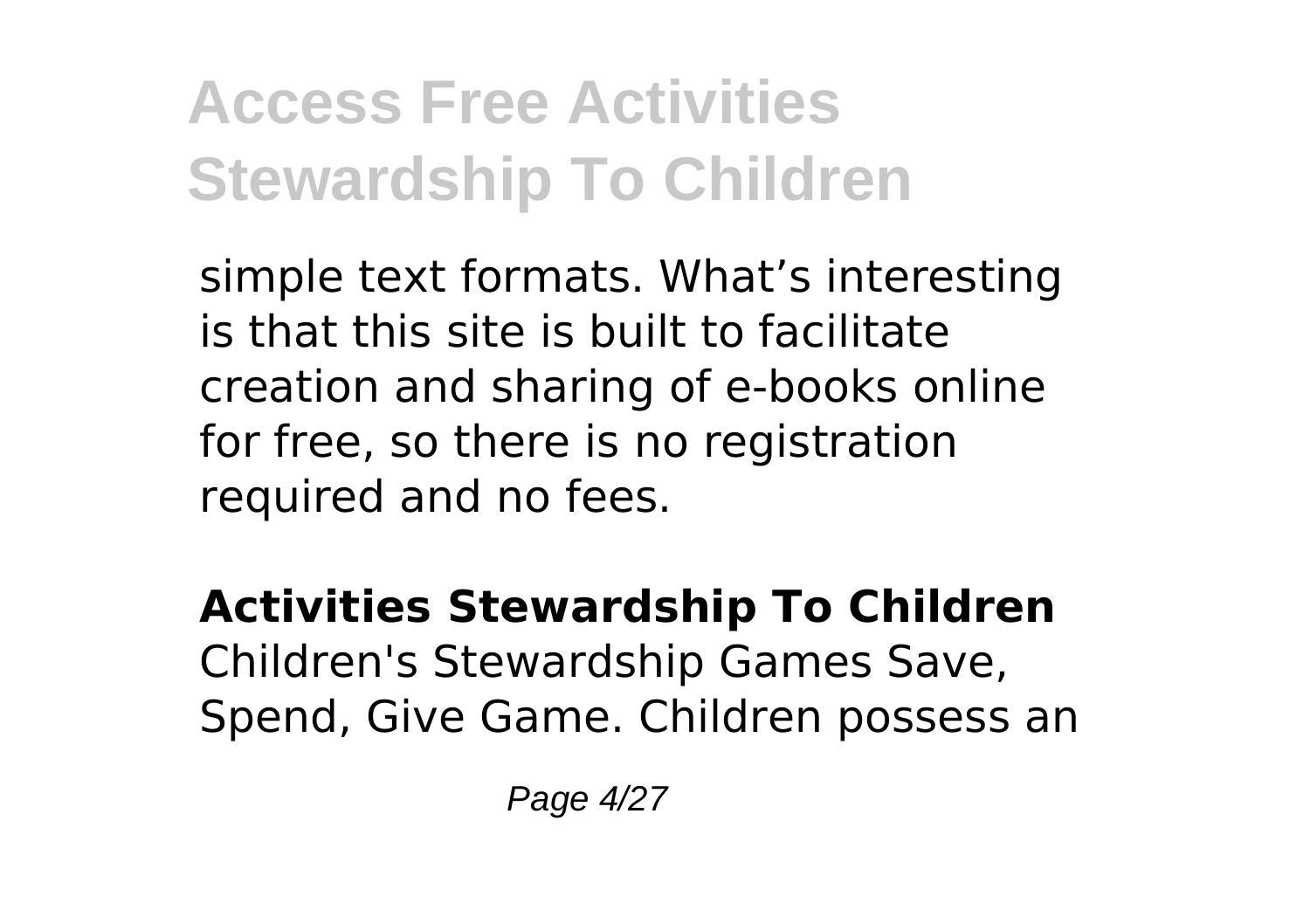inborn desire to spend their money, so you must teach them delayed... Giving Time, Talent, and Money. Explain to the children that there are three aspects of giving: time, talent and money. Leaky Colander Relay Race. ...

#### **Children's Stewardship Games | Our Everyday Life**

Page 5/27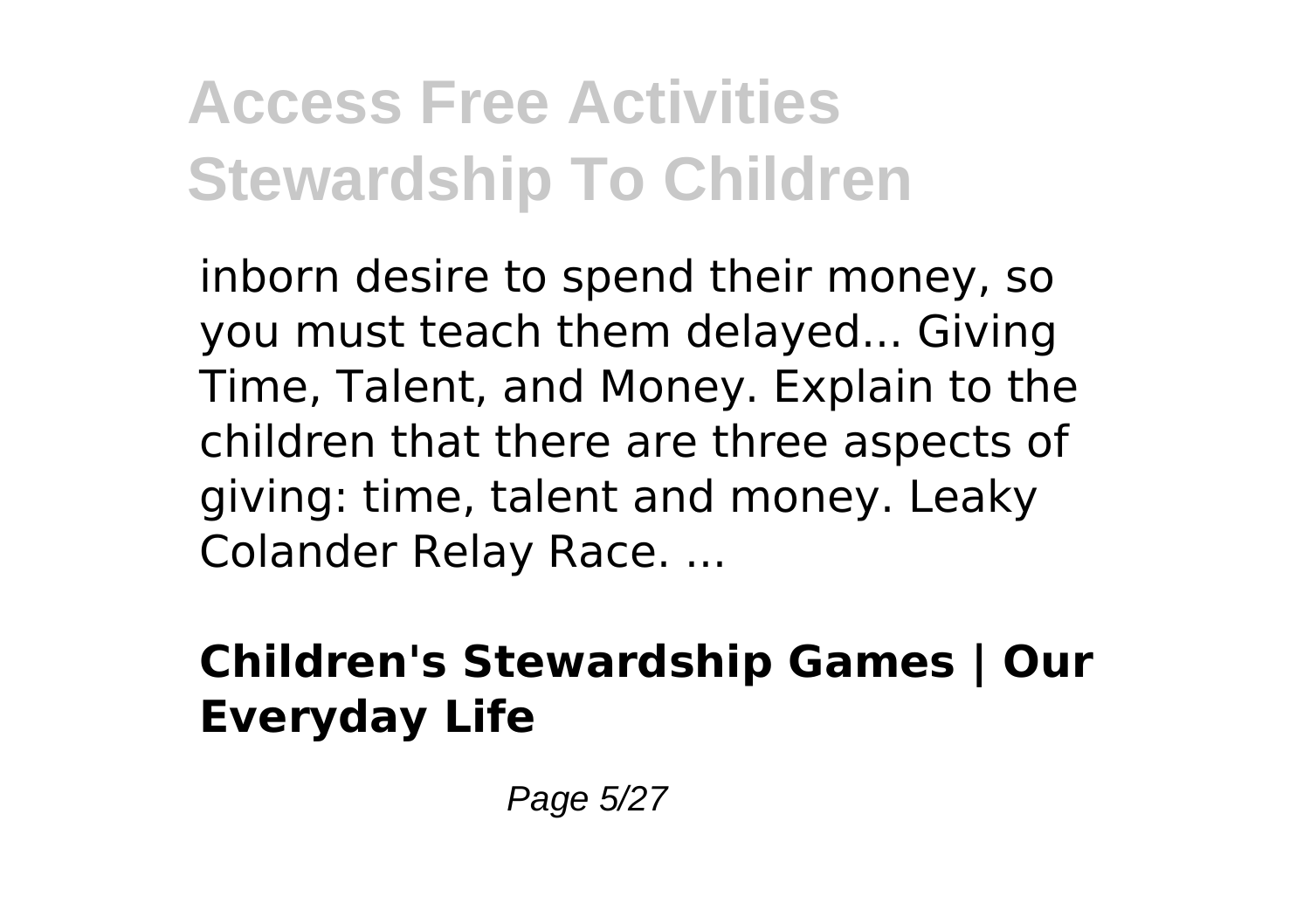In teaching stewardship concepts with all God's children, it is helpful to build upon different focal points: Stewardship of creation Stewardship of ourselves and our bodies Stewardship of talents and spiritual gifts Stewardship of time and priorities Stewardship of our relationship with others ...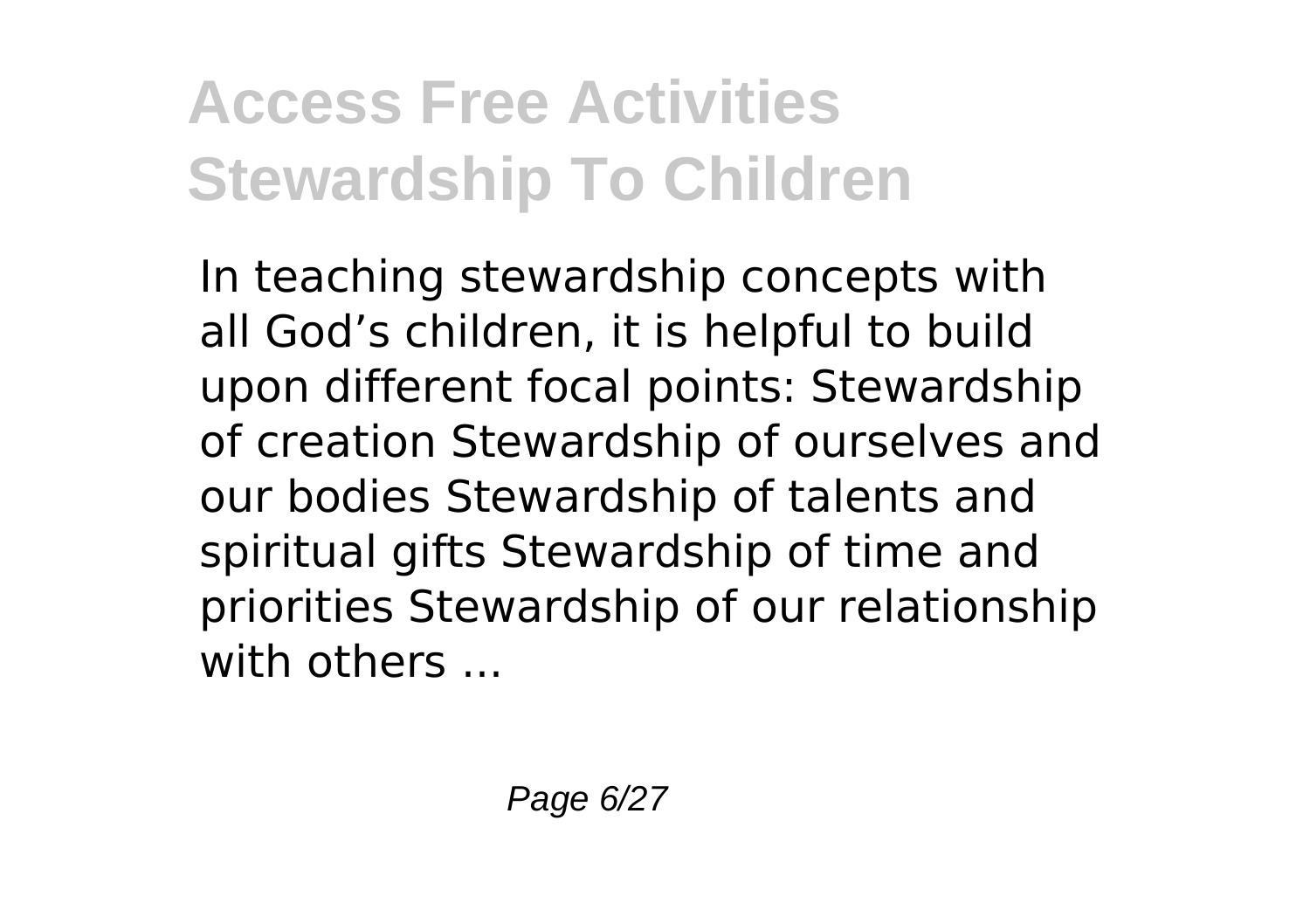#### **Children and Stewardship: Practical Ideas**

Class Activities Make Posters. Provide Bible verses, posterboard or art paper, crayons, paints, or markers. After writing a verse,... Create a Play/Drama. Have children create a short vignette about a stewardship discussion they might have at their house... Create Prayers. Write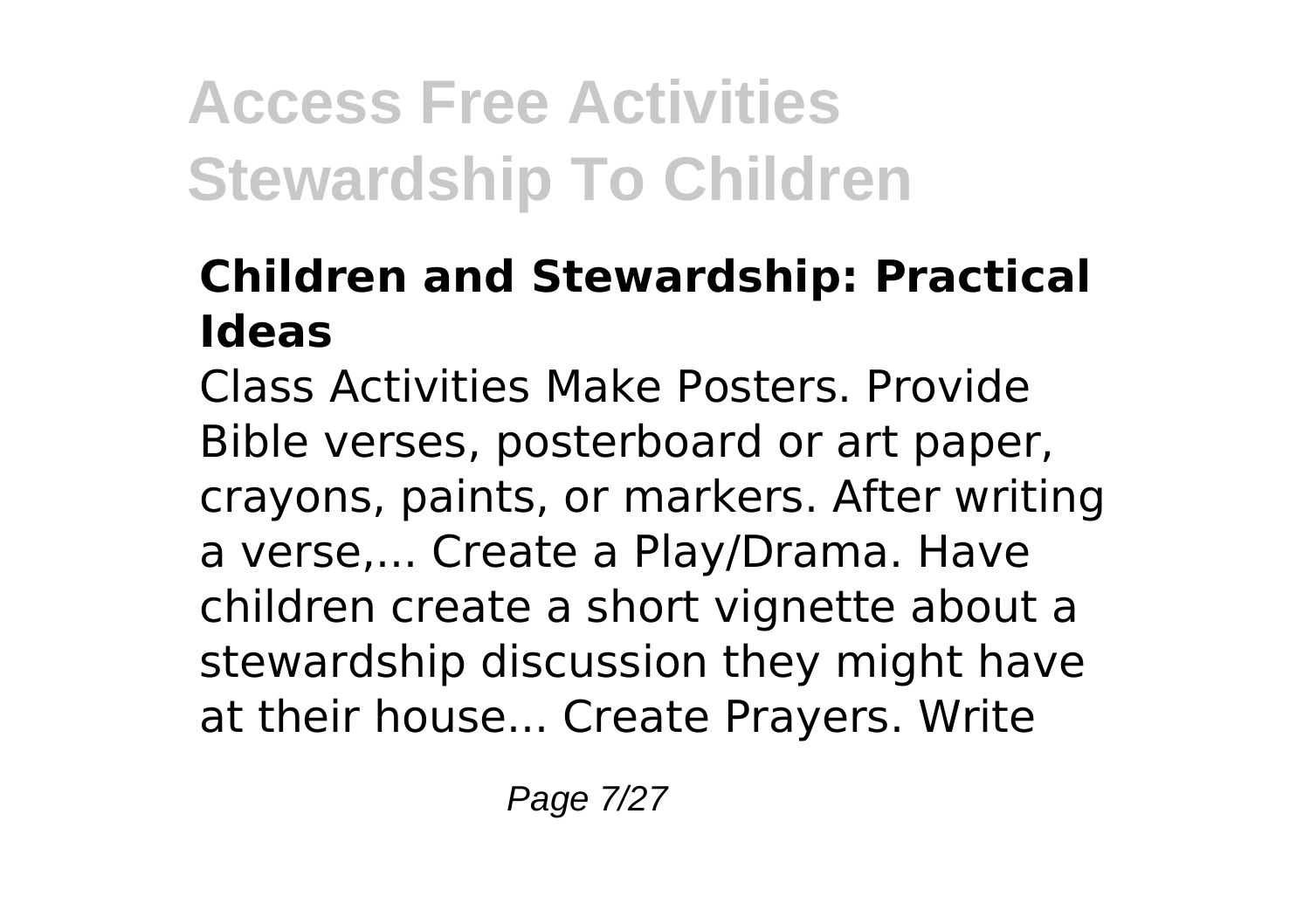prayers with a ...

#### **Ministry Matters™ | Teaching Children About Stewardship**

Sharing Stewardship with Children. All things come of thee O Lord, and of thine own have we given thee.  $\sim$  1 Chronicles 29: 14. Being good stewards of creation is a task set to all people from the very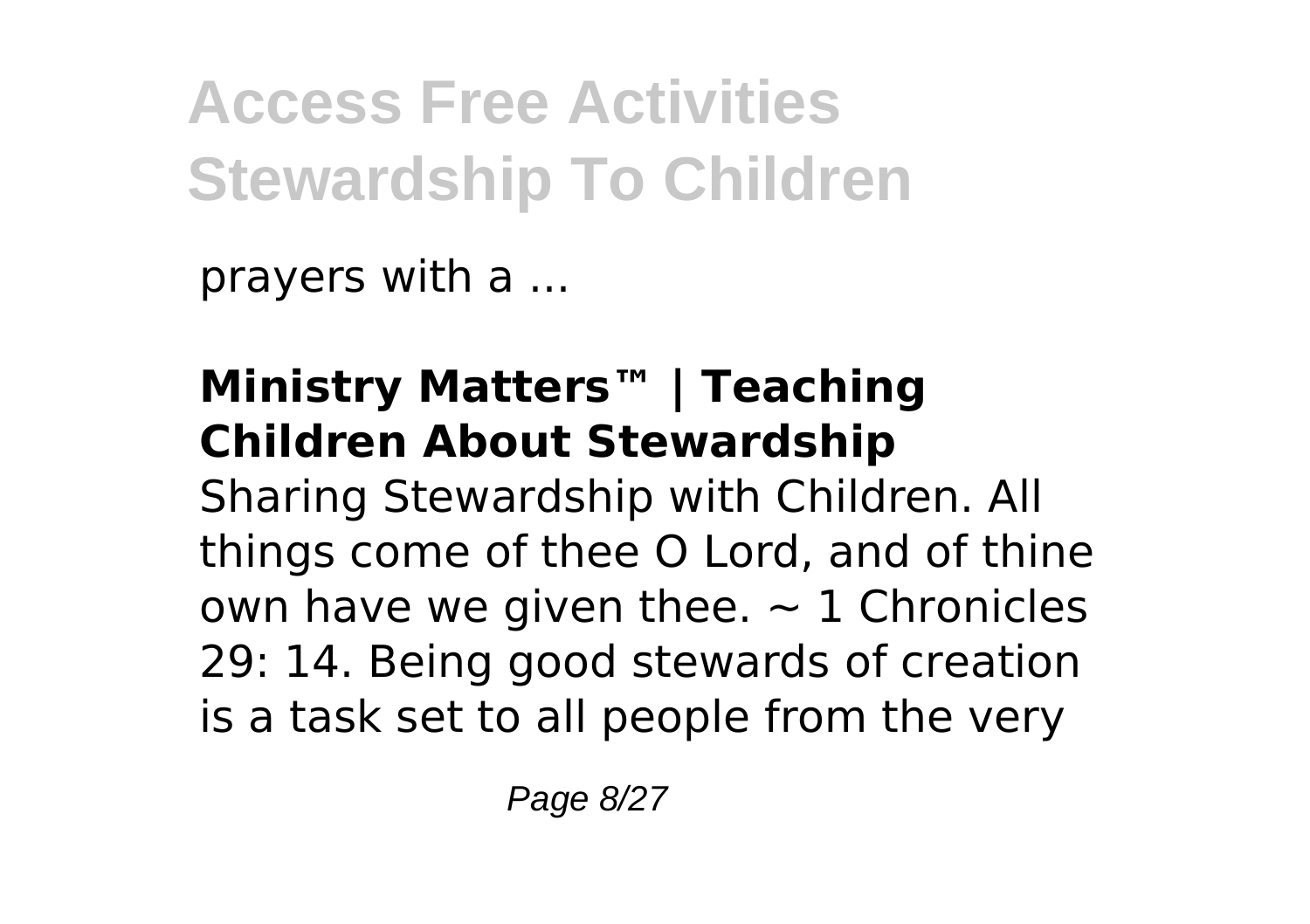start of Genesis. Our children deserve to be included fully in the life of the church, receiving and giving. Incorporating stewardship education for every member of the congregation, from the very youngest through teens and young adults, is an important way to instill a lifelong approach to ...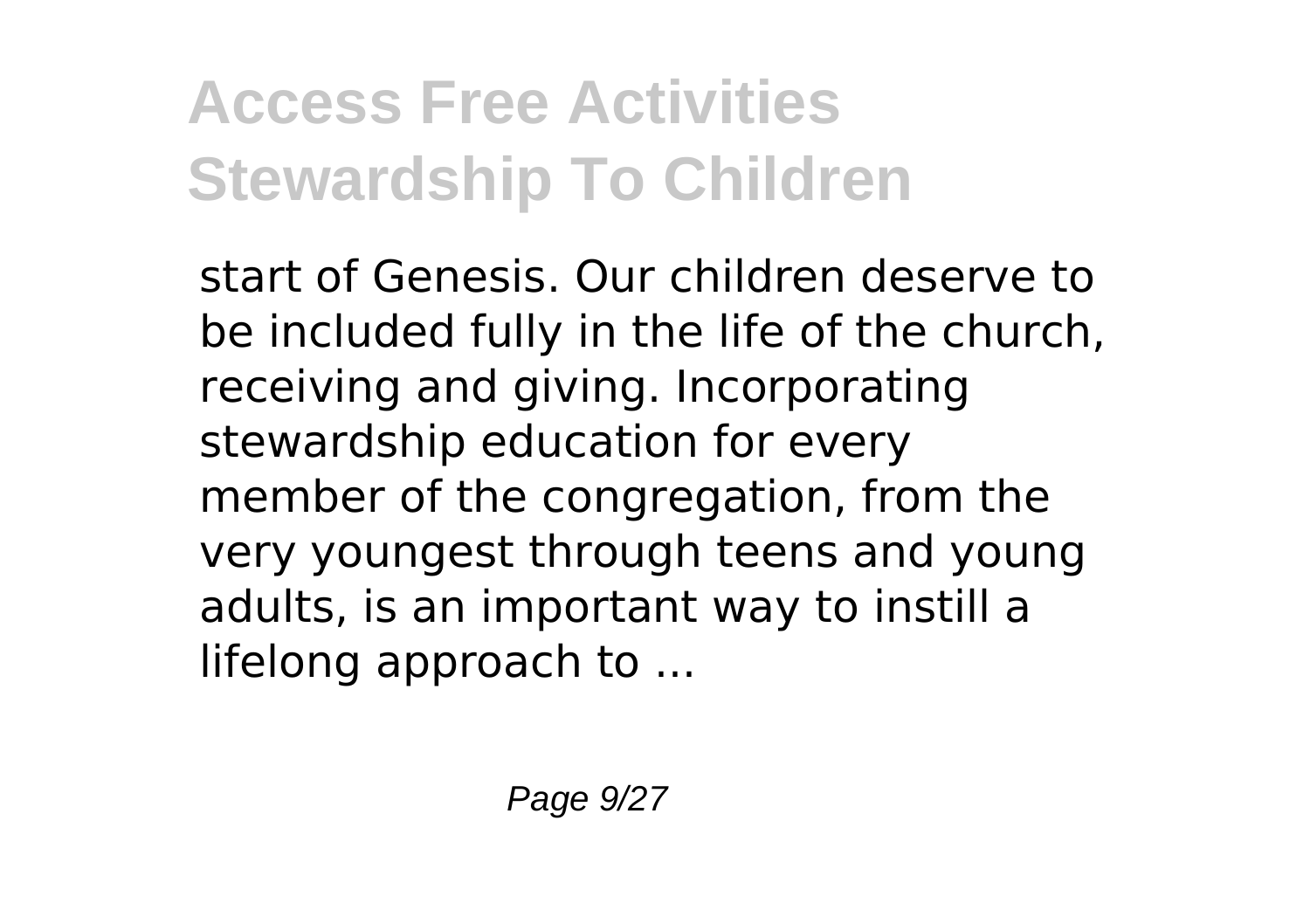#### **Sharing Stewardship with Children - Building Faith**

Read PDF Stewardship Activities For Kids Stewardship Activities For Kids Children's Stewardship Games Save, Spend, Give Game. Children possess an inborn desire to spend their money, so you must teach them delayed... Giving Time, Talent, and Money. Explain to the

Page 10/27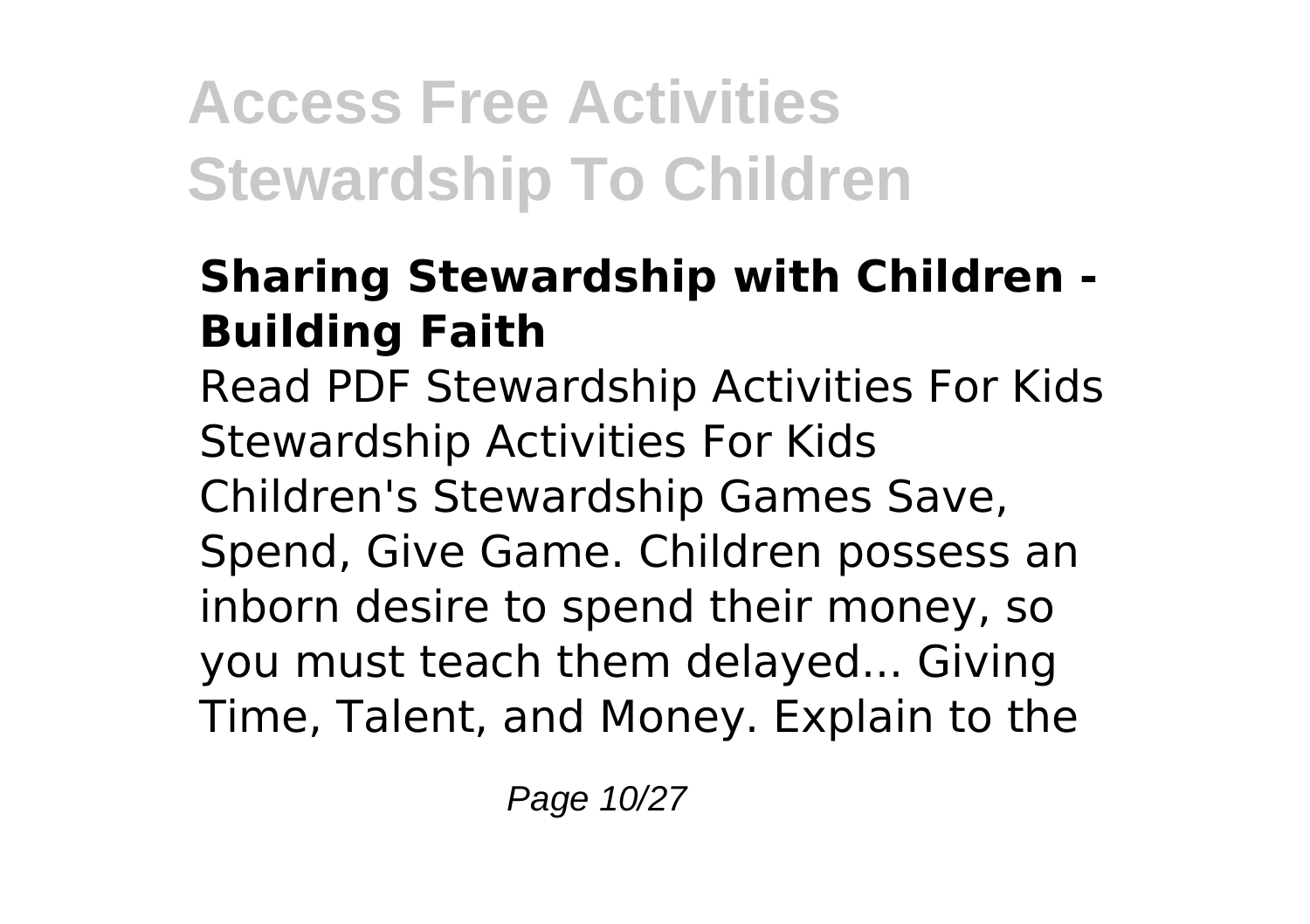children that there are three aspects of giving: time, talent and money. Leaky Colander Relay Race.... Children's Stewardship Games |

#### **Stewardship Activities For Kids**

Stewardship brings joy and contentment. A life of giving is a rewarding life. When children learn to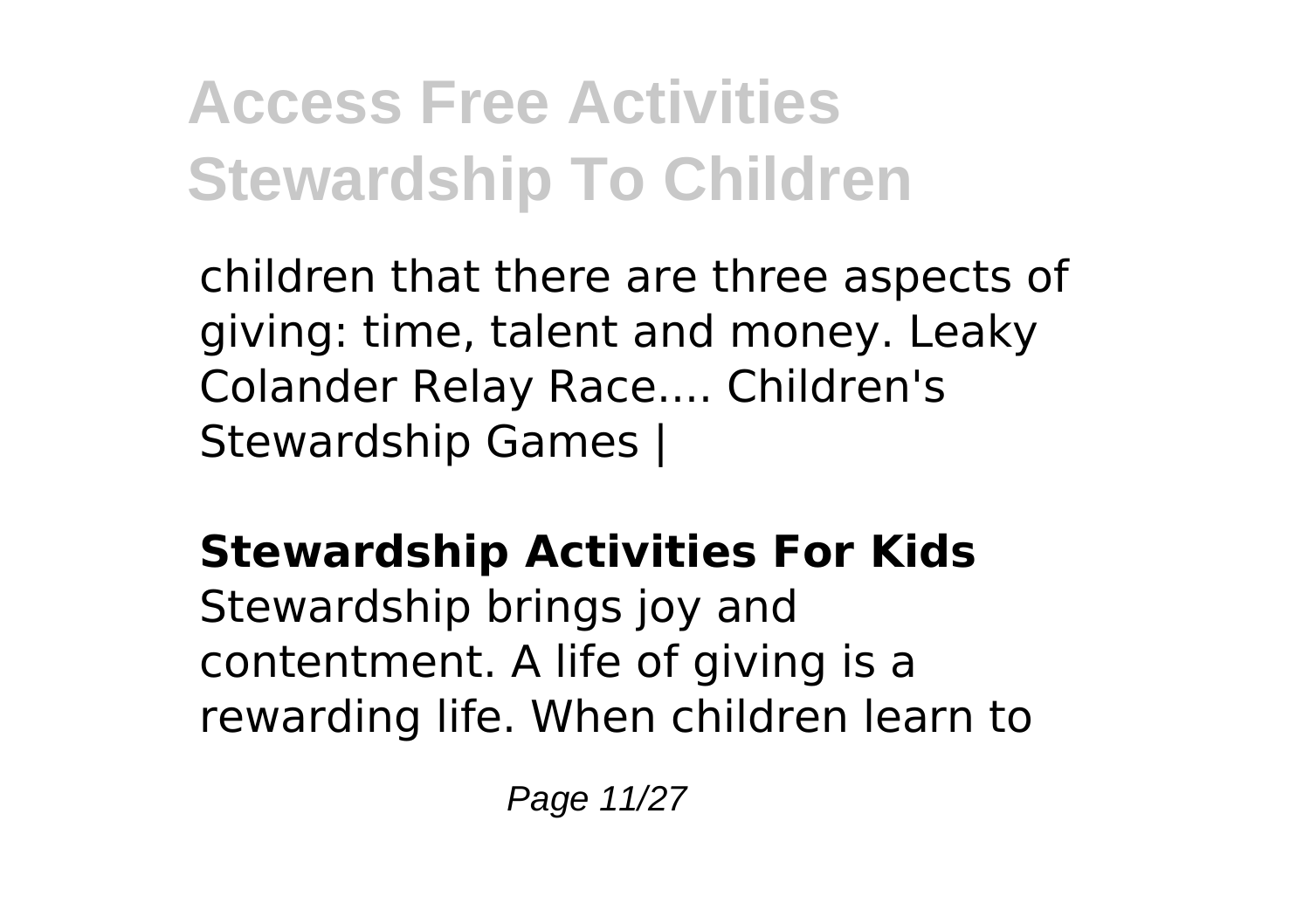share the gifts God has entrusted to them, they will naturally find joy, fulfillment, and contentment. Stewardship connects children more deeply with God.

#### **Teaching Stewardship to Children - Today's Catholic Teacher**

Stewardship activities teach kids how to

Page 12/27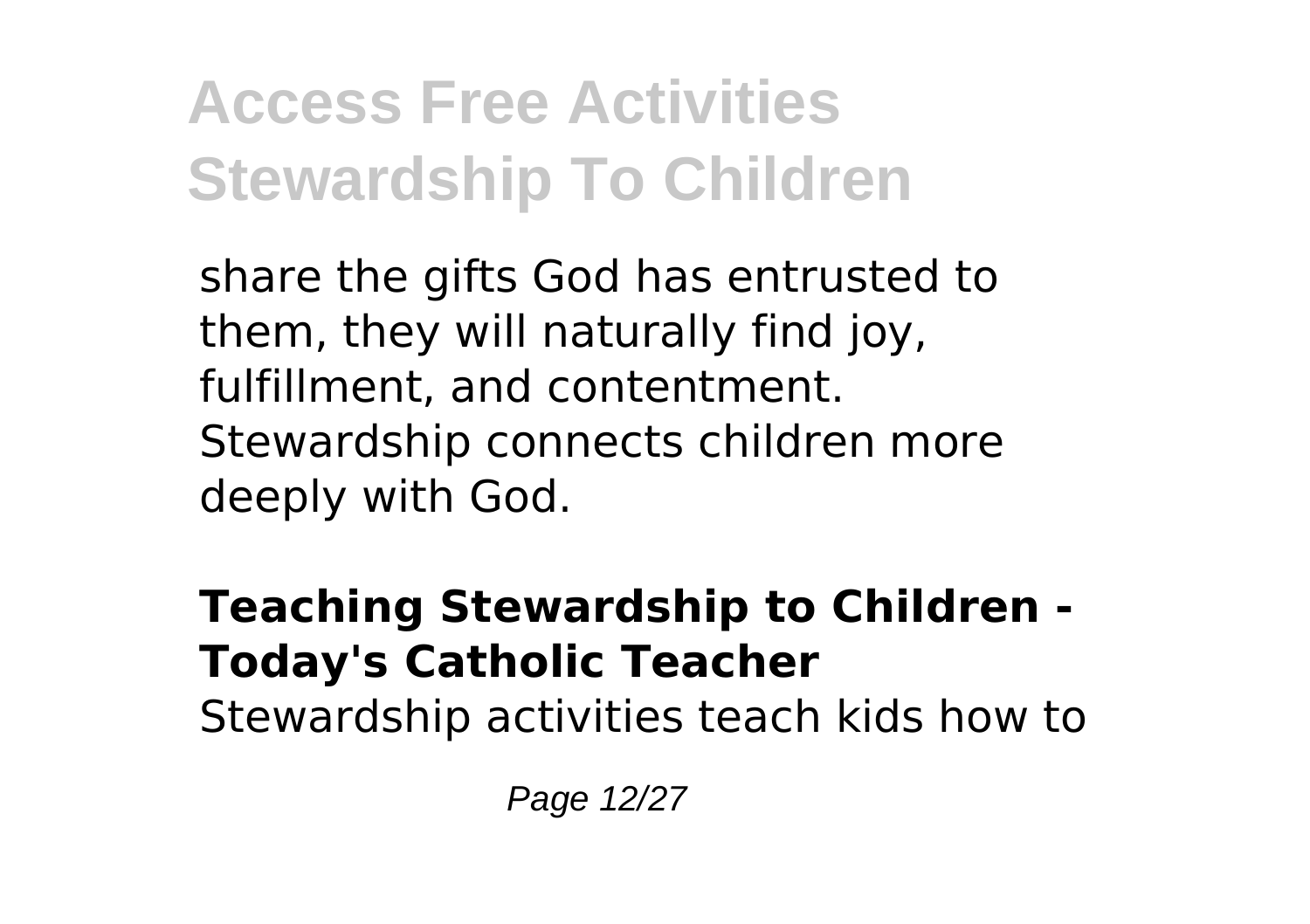use time, money and skills responsibly. In a religious sense, children learn that they are caretakers of the gifts given by God. Donating money -- tithing -- to the church is a major form of stewardship, but you can also take a universal approach to helping others and the Earth by being a good steward.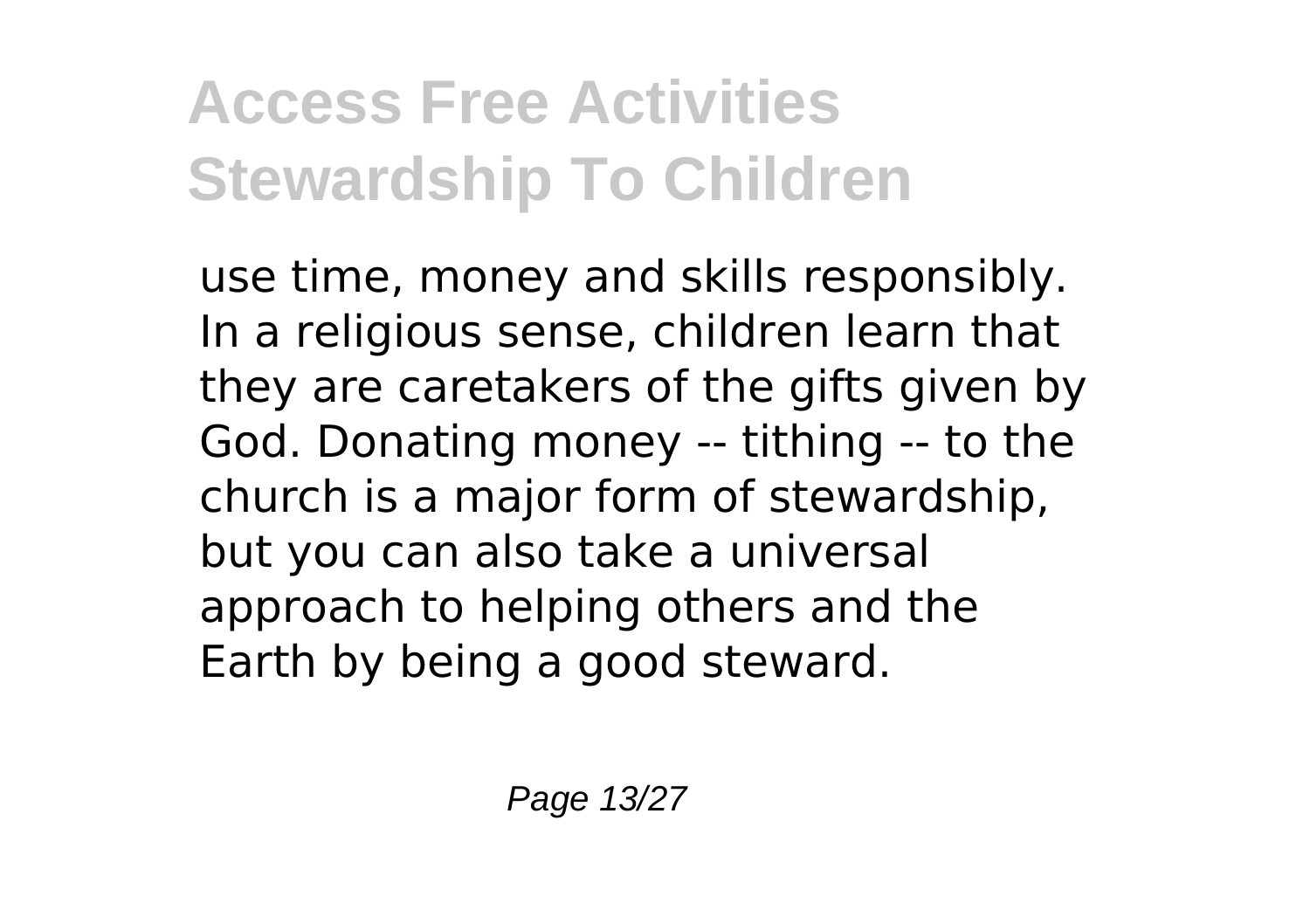#### **How to Teach Stewardship to Youth | Synonym**

Money Smart Activities for Children and Parents from Thrivent Financial for Lutherans (an activity page) Money Talk Tools and Tips from Thrivent Financial for Lutherans (an activity page) Give Your Children the Gift of Good Money Habits (from Thrivent Finacial for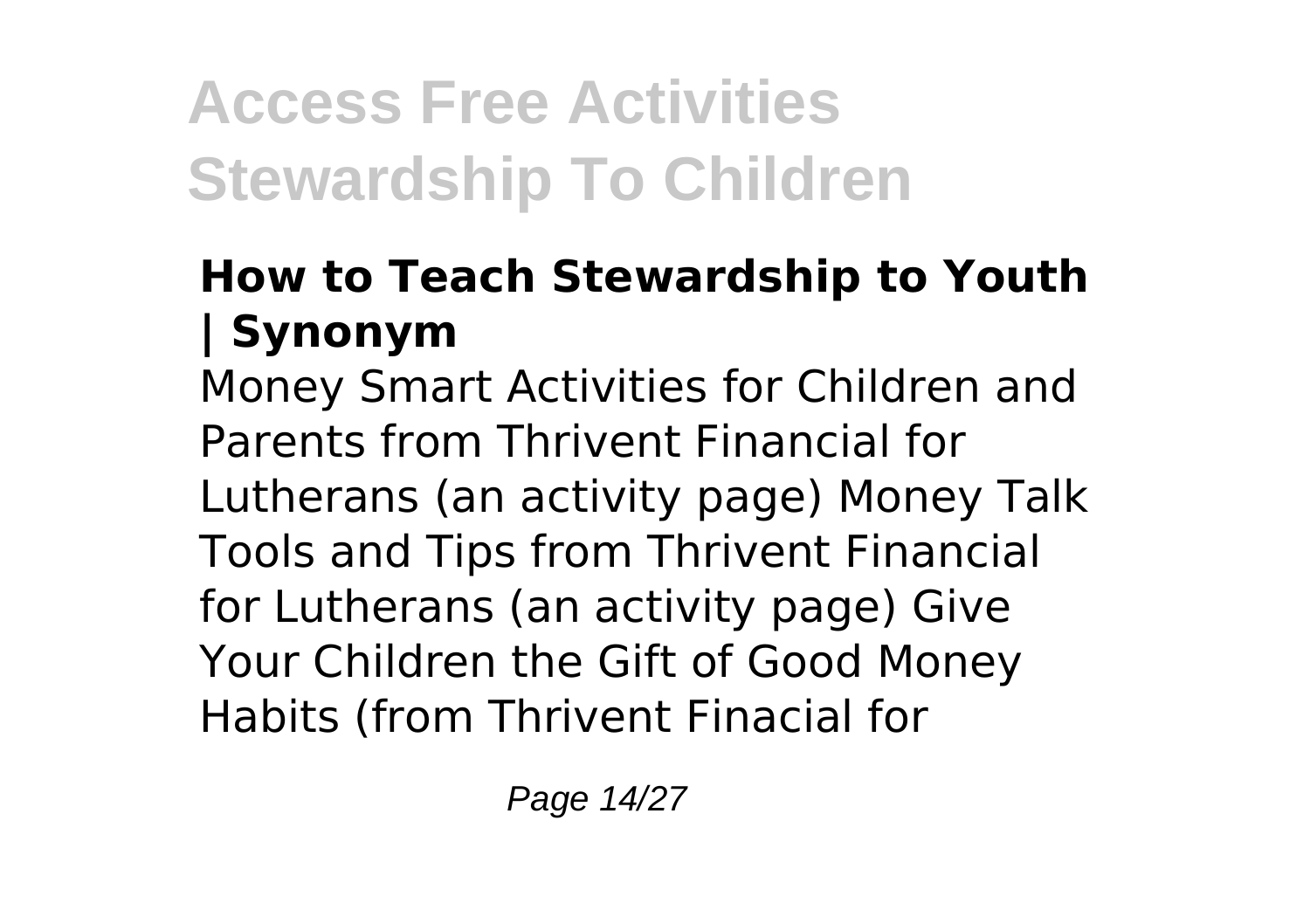Lutherans) Children's Stewardship Calendar

#### **Stewardship With Children - Center for Faith and Giving**

Recommended for ages 8-12, this colorful, story-based workbook will engage children as they learn that God's plan for handling our finances is much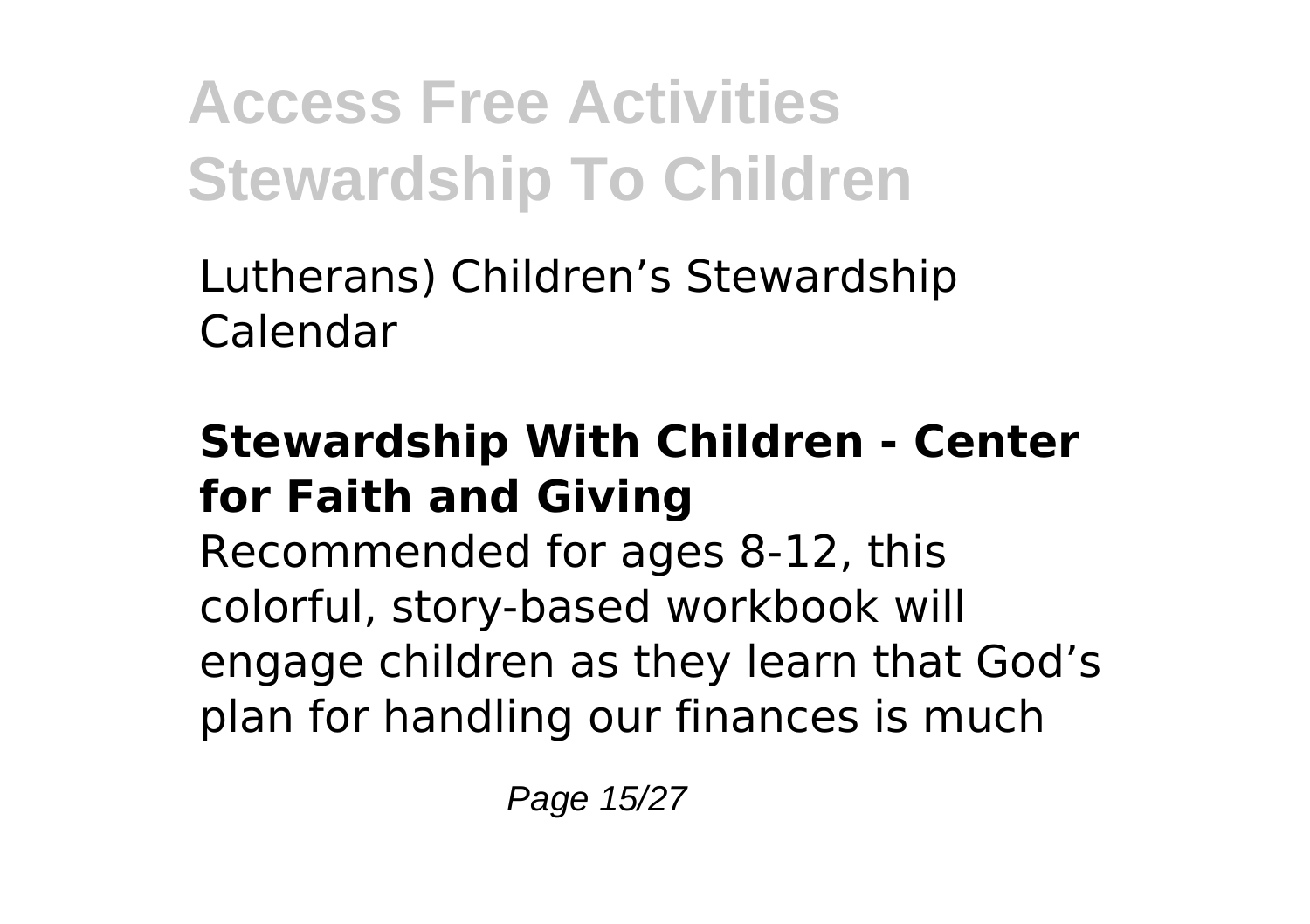better than the world's way. Faithfully Using God's Stuff, children are taught to use their time, talents, and money for the Lord as acts of good stewardship. The unit includes a talent show.

#### **All My Stuff Belongs to God: Stewardship for Kids ...**

Lesson Objective: Children will learn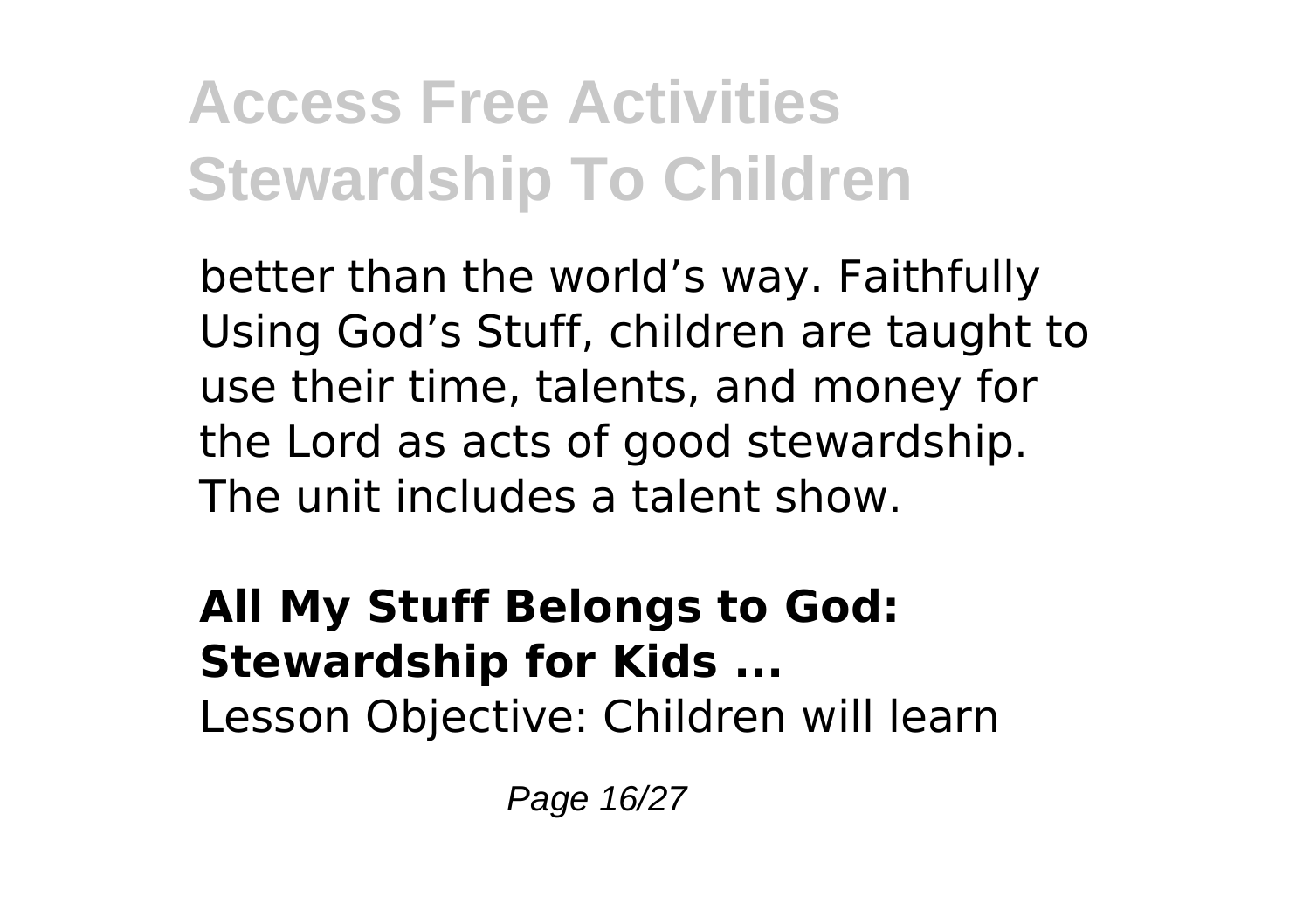about the spiritual discipline of stewardship. Introduction: Begin the lesson by reading the key verse to the children. For older elementary, encourage a volunteer to read this verse to the group. Explain: Stewardship is a big word that simply means the management of something important. Biblical ...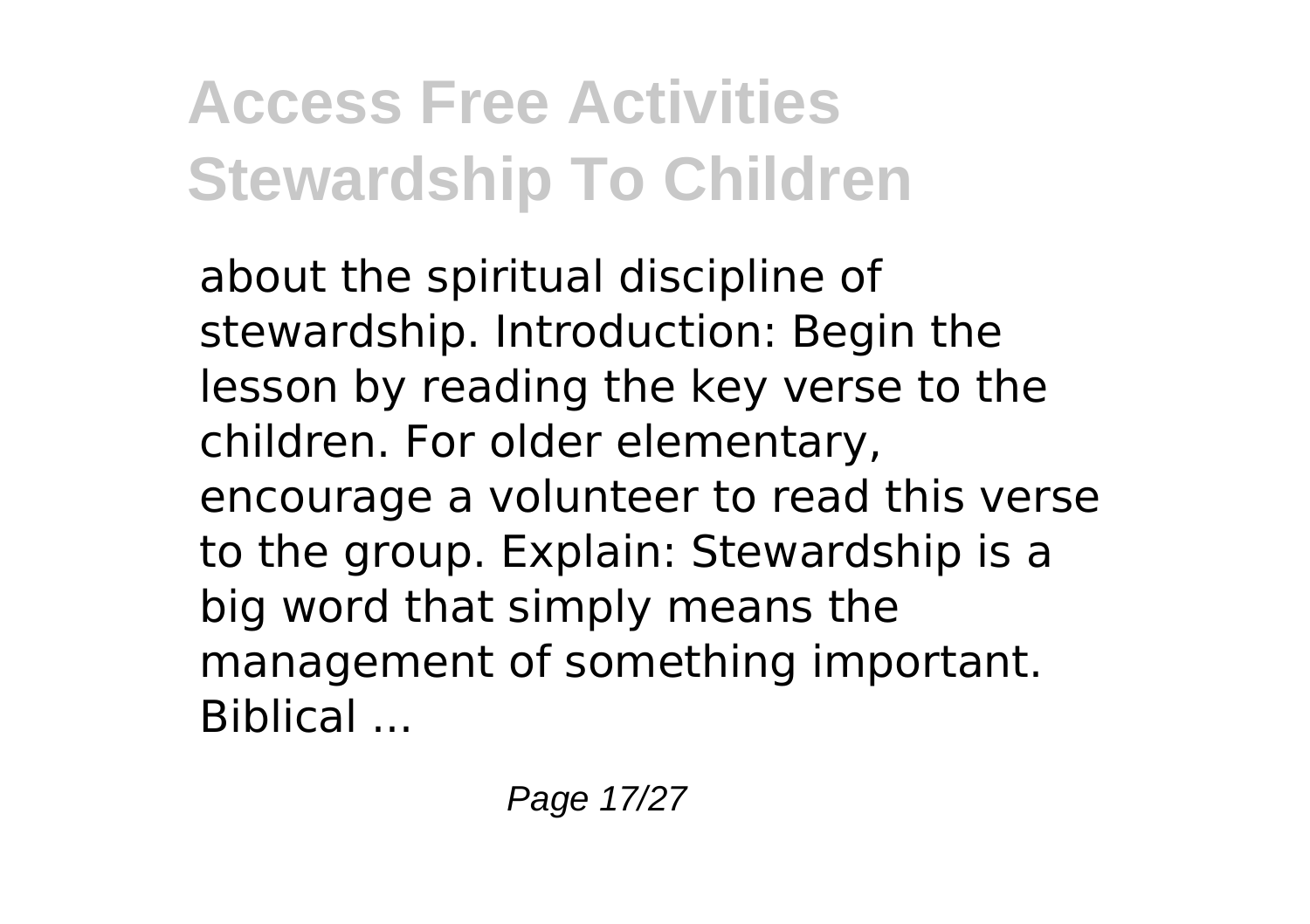#### **Bible Lesson on Stewardship for Kids - Ministry-To-Children**

Encourage kids to create artwork in the form of pictures or cards to brighten a shut-in's day. Help kids choose gentlyused items like toys and clothes that they can pass on. Throw a "charity" birthday party where guests bring new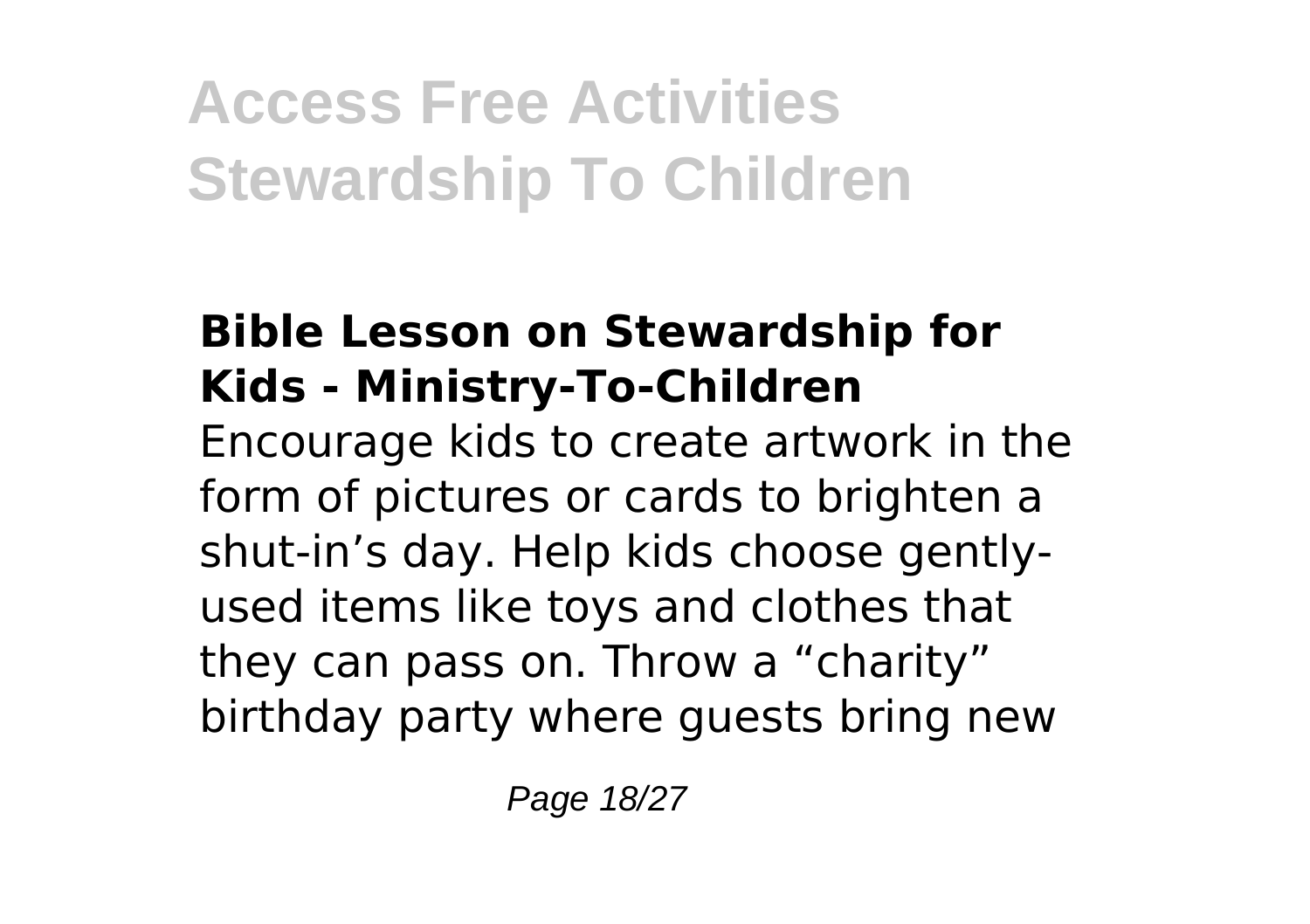or gently-used items instead of gifts.

#### **Stewardship, Sacrifice and a Ceiling Fan: Teaching Kids ...**

Oct 9, 2018 - Explore Arkansas Conference Children's's board "Stewardship", followed by 211 people on Pinterest. See more ideas about Stewardship, Teaching kids, Kids money.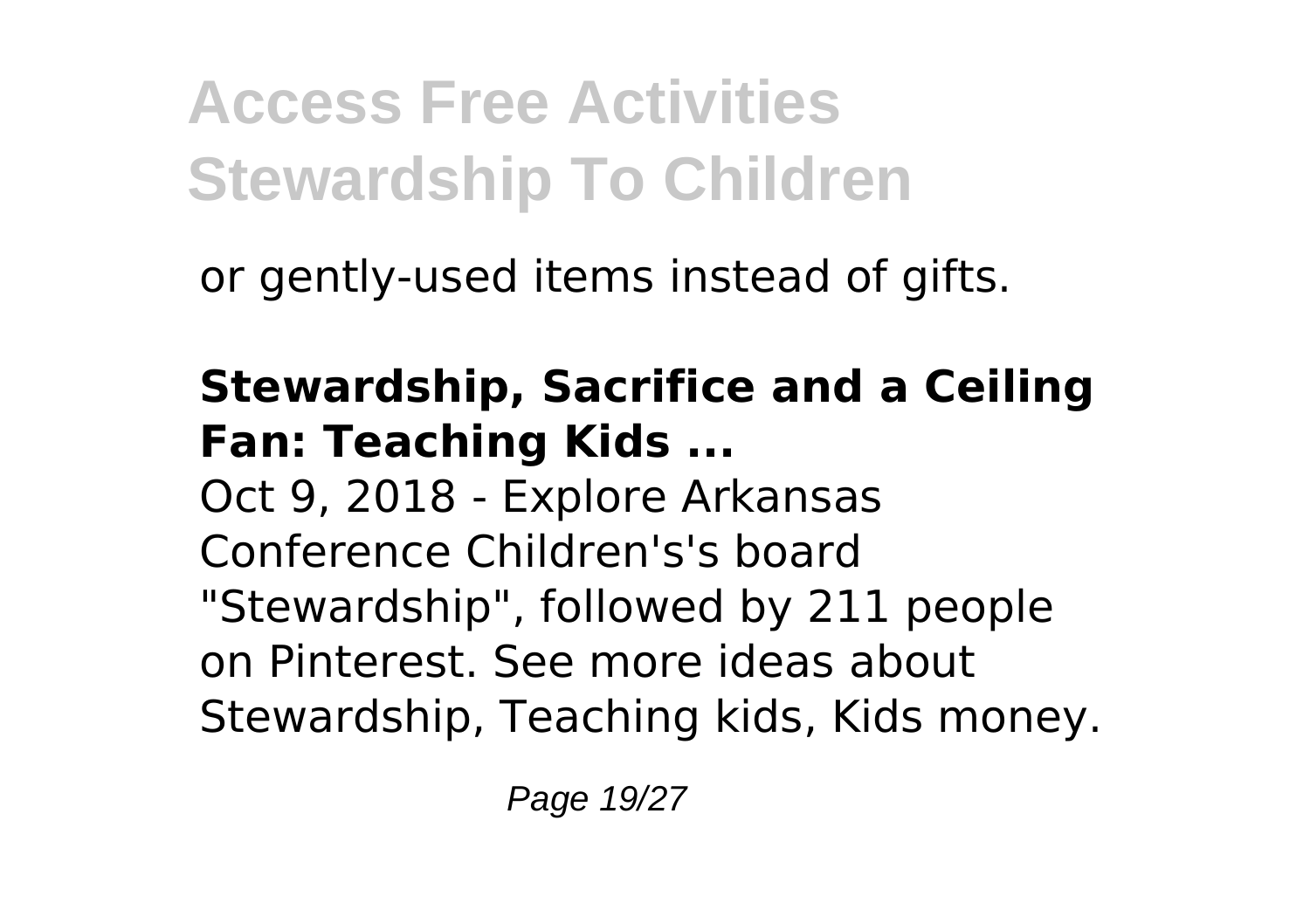#### **51 Best Stewardship images | Stewardship, Teaching kids ...**

To teach stewardship, use Bible Bucks as an incentive to encourage children to carry an offering to church. Here's how the Children's Pastor, Mimi Bullock, from the Ministry-to-Children blog uses this ministry to teach kids to give joyfully.

Page 20/27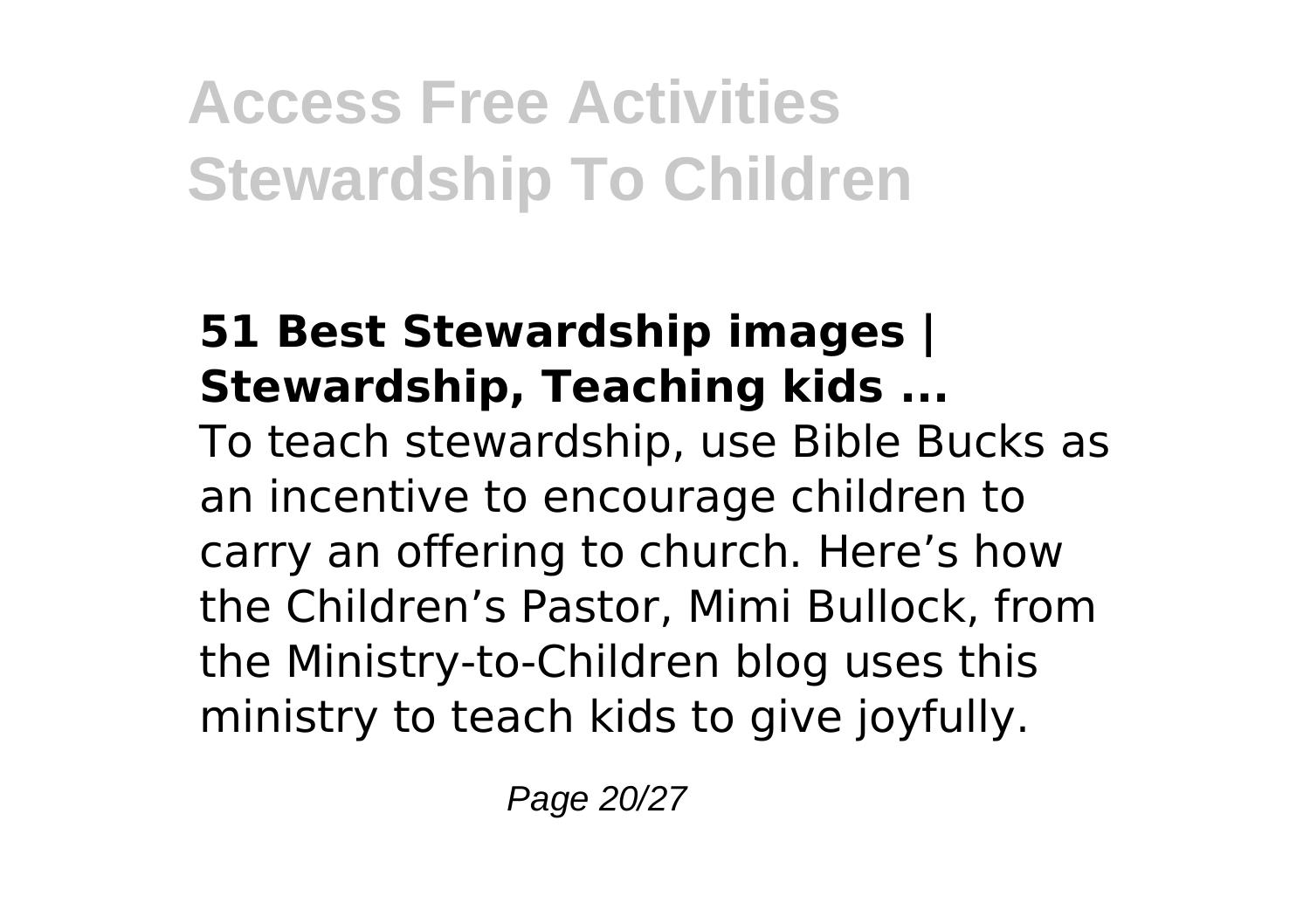#### **The Compass Magazine 15 Fun & Creative Ways to Teach Kids ...**

Stewardship prepares children for their adult role in the Church. Children need to learn that stewardship is not just a service project that they must do before they can be confirmed or graduate. Stewardship is a way of life. It is the way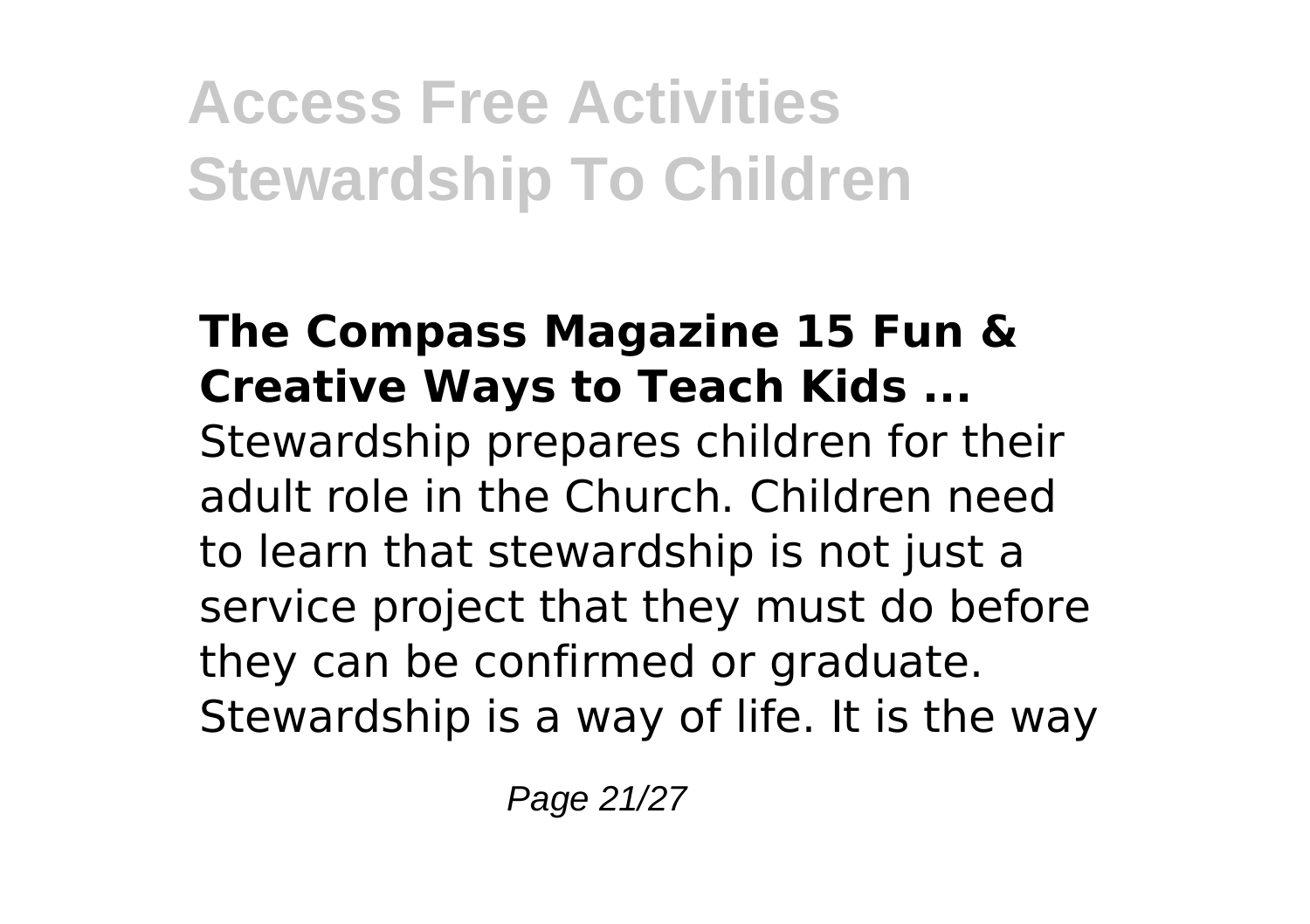a good Christian lives every day of every year.

#### **Children's Stewardship | Stewardship Overview | About ...** Teaching Stewardship to Kids Being able to raise empathetic, kind, caring, environmentally-engaged children should be a long term effort. You can

Page 22/27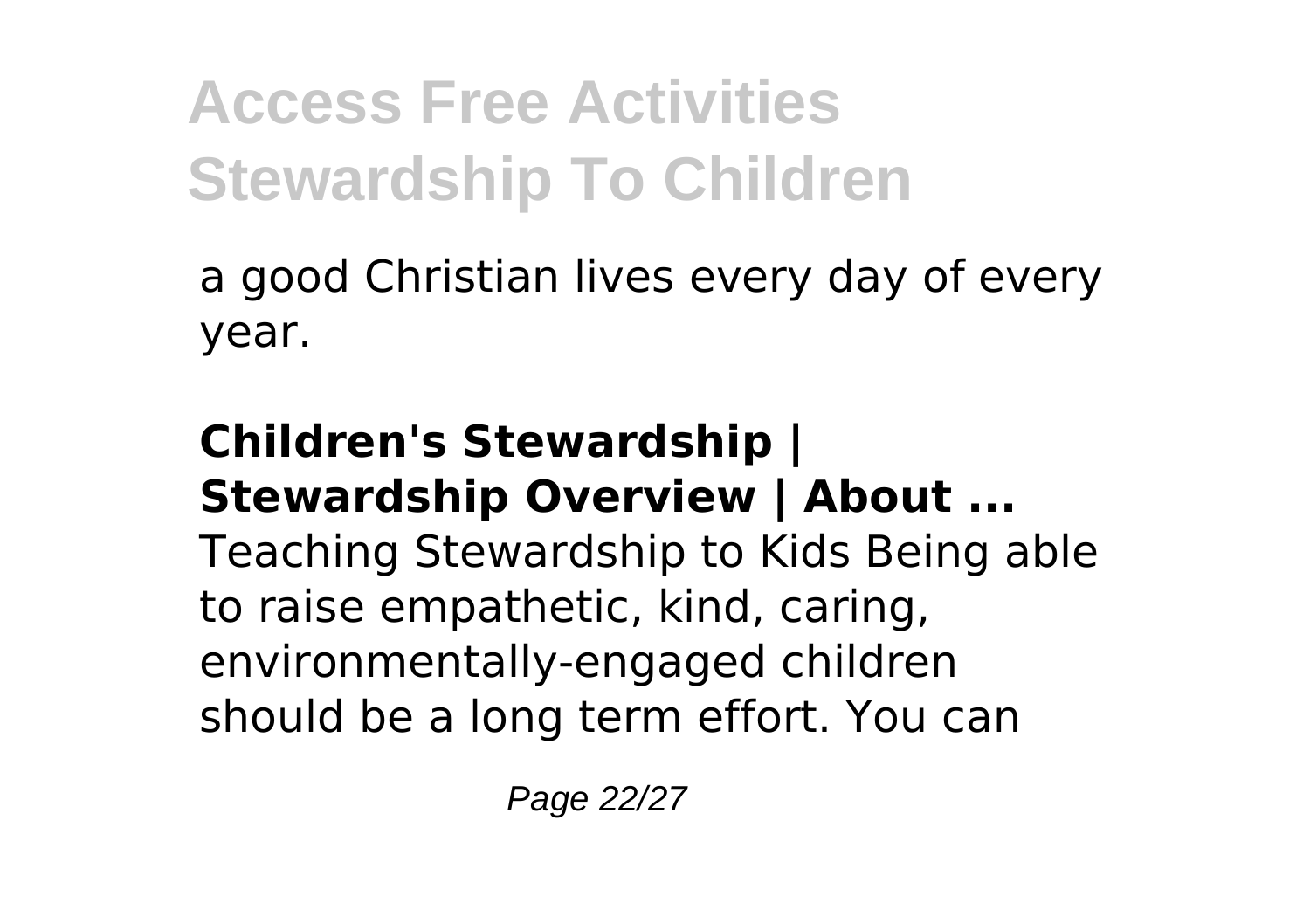start by just having conversations with your kids about how they can help the Earth. Look for age-appropriate books for them to read (or you to read to them) to further extend the message.

#### **How Teaching Global Stewardship to Kids Can Change the World** Filed Under: Children Tagged With:

Page 23/27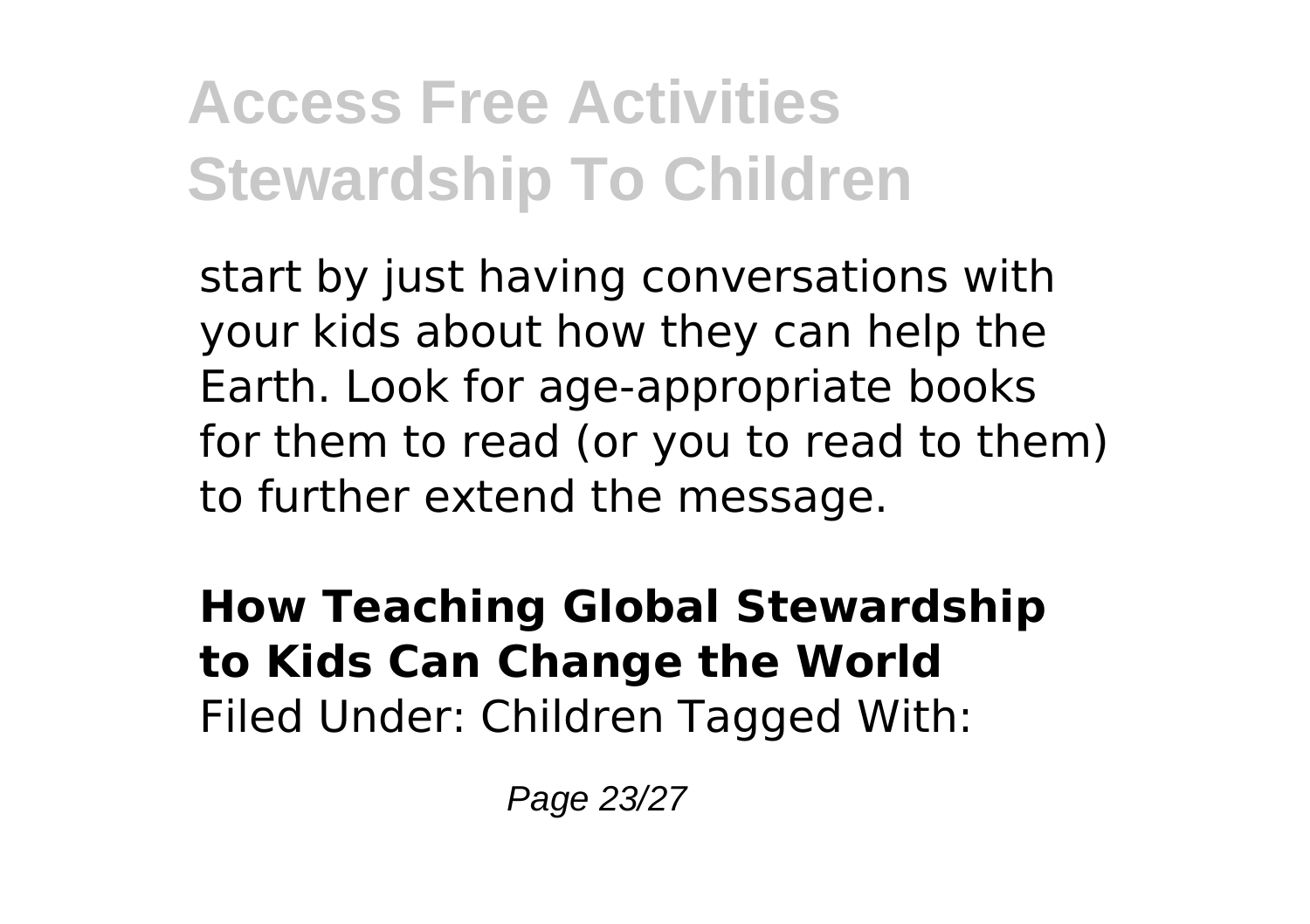congregation, discipleship, education, money, responsibility, stewardship About the Author The Rev. Sharron Riessinger Blezard is an ELCA pastor currently rostered in the Lower Susquehanna Synod.

#### **Stewardship Games**

Oct 7, 2013 - Crayon Freckles supports

Page 24/27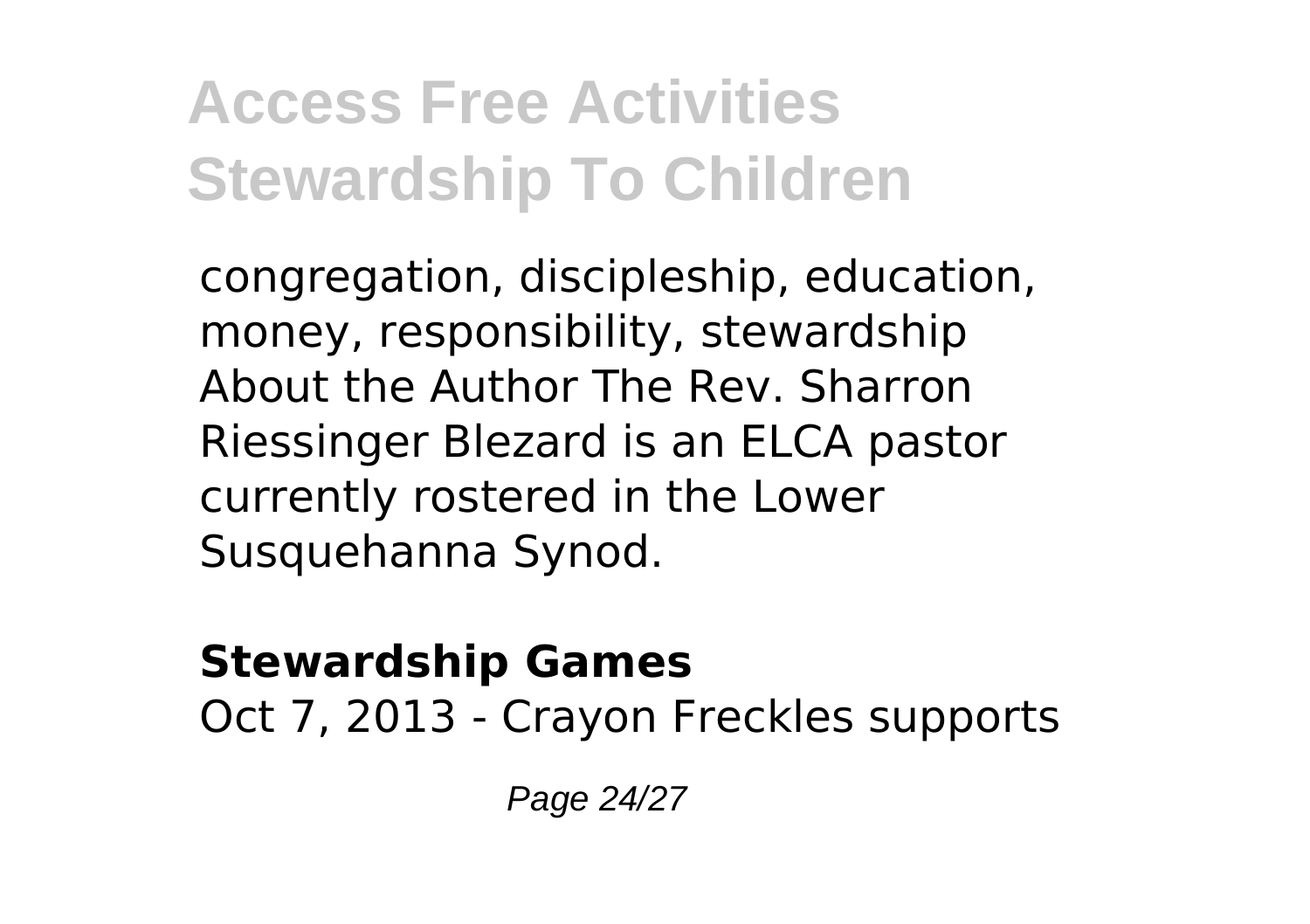making the most of childhood with creative play and learning activities. Oct 7, 2013 - Crayon Freckles supports making the most of childhood with creative play and learning activities. Explore. Education. Education Level. ... How to Teach Stewardship to Children.

#### **How to Teach Stewardship to**

Page 25/27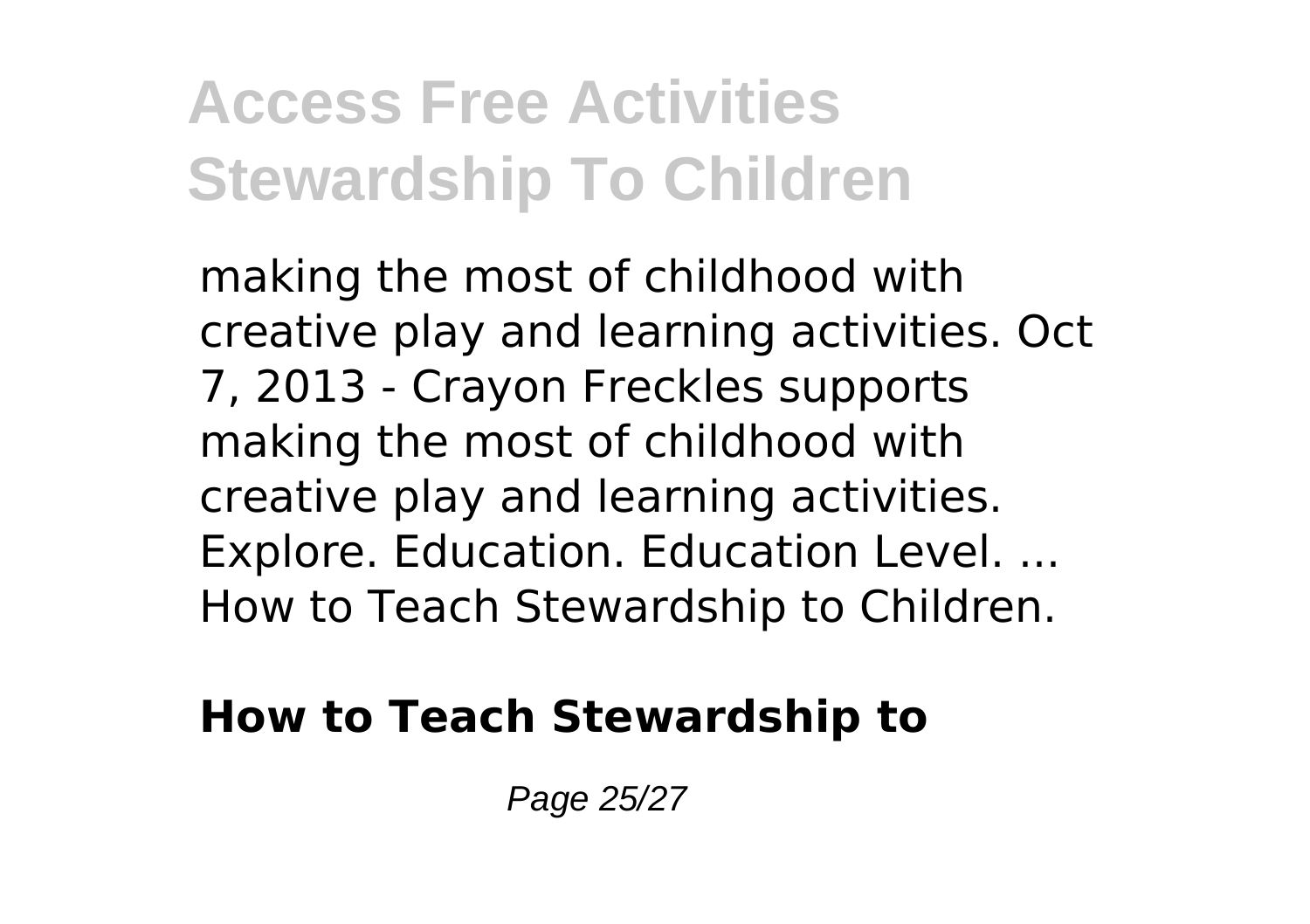#### **Children | Stewardship ...**

The responsibilities of the Subcommittee on Stewardship for Children and Youth can include the following: Include children and youth in the annual stewardship renewals. Invite the children to participate in the lay witness talks, the signing of commitment cards and the presentation of the cards at the